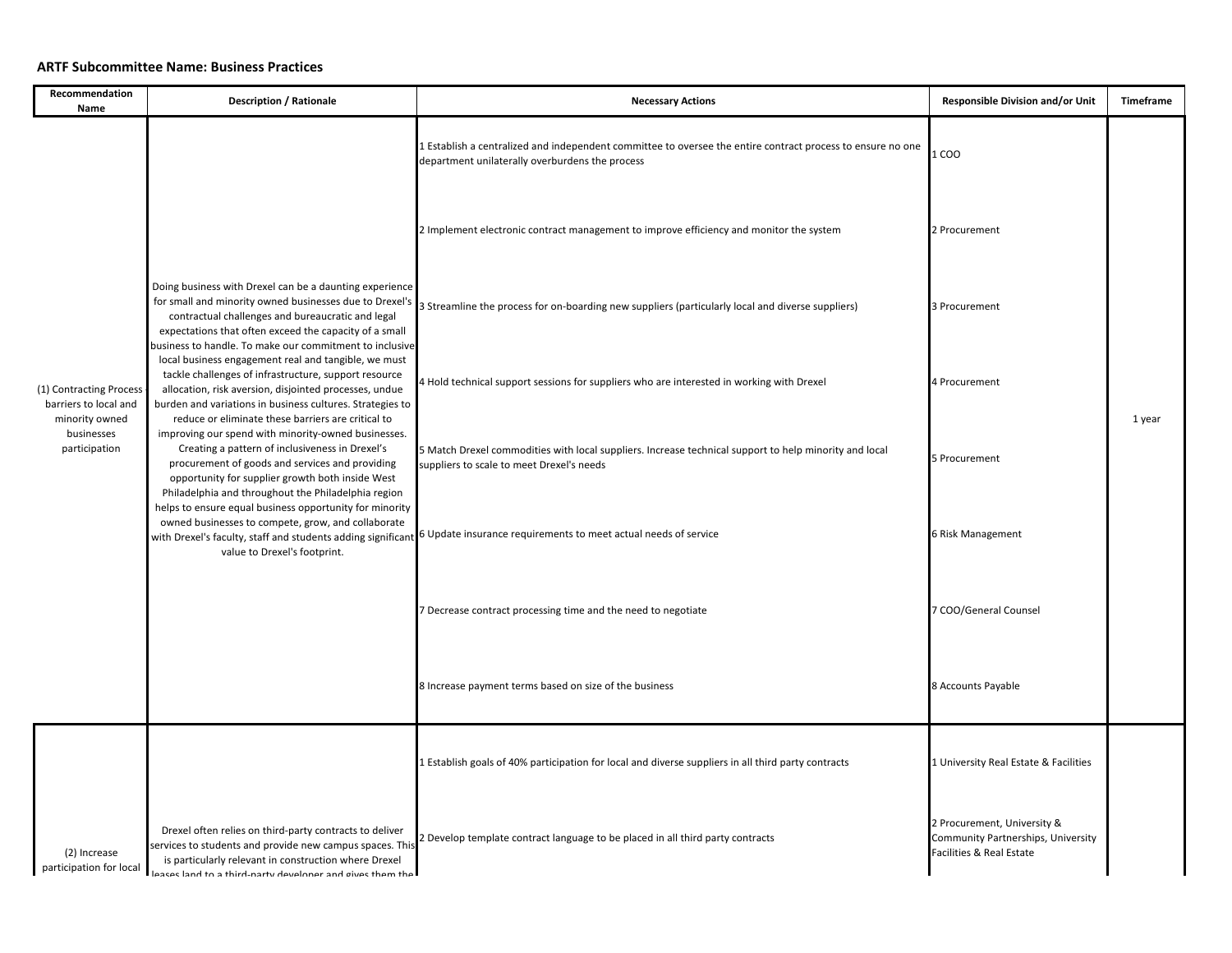| and minority suppliers<br>in third party contracts                                           | ισάρου ιαίτα το απτιτια-ματτ <mark>γ ασνοιομοι αιτα giv</mark> ou trioni trion<br>rights to build and operate on the land. Drexel should<br>establish minority and local business participation<br>expectations when negotiating such deals.                                                                                                                                                                                                                                                                                                                                                                             | 3 Establish a centralized and independent committee that will review all contracts to ensure that all of Drexel's<br>goals and priorities are met with in the engagement (See 1.1)       | 3 COO                                                                                         |           |
|----------------------------------------------------------------------------------------------|--------------------------------------------------------------------------------------------------------------------------------------------------------------------------------------------------------------------------------------------------------------------------------------------------------------------------------------------------------------------------------------------------------------------------------------------------------------------------------------------------------------------------------------------------------------------------------------------------------------------------|------------------------------------------------------------------------------------------------------------------------------------------------------------------------------------------|-----------------------------------------------------------------------------------------------|-----------|
|                                                                                              |                                                                                                                                                                                                                                                                                                                                                                                                                                                                                                                                                                                                                          | 4 Increase technical support to help minority and local suppliers to scale to meet Drexel's needs                                                                                        | 4 Procurement                                                                                 |           |
| (3) Develop a system to<br>oversee and report on                                             | As Drexel develops clearer goals and guidelines for the communicated results<br>participation of minority owned and local businesses in<br>our purchasing practices, a strong system for evaluation,                                                                                                                                                                                                                                                                                                                                                                                                                     | 1 Establish formal and transparent key performance indicators (KPIs) and annual assessment with                                                                                          | L Procurement, University &<br>Community Partnerships, University<br>Facilities & Real Estate | 1 year    |
| both the internal and<br>external results                                                    | oversight, and reporting must be established to ensure<br>the goals are being met.                                                                                                                                                                                                                                                                                                                                                                                                                                                                                                                                       | 2 Establish/Identify independent oversight to oversee Drexel's strategy development, approval,<br>implementation, review, and communicating results in concert with Executive Leadership | 2 COO                                                                                         |           |
|                                                                                              |                                                                                                                                                                                                                                                                                                                                                                                                                                                                                                                                                                                                                          | 1. Review all tier 1 partnerships with diverse suppliers that have reseller partnerships with large corporations                                                                         | 1. Procurement                                                                                |           |
| (4) Shift Tri-Party<br><b>Diversity Agreements</b><br>to Direct Local &<br>Diverse Contracts | Tier 1 Diverse partnerships with large corporations is one<br>mechanism that enables smaller businesses to supply<br>goods to large institutions like Drexel. The weakness in<br>this mechanism lies in the disproportionately small<br>margins for the participating small business compared to<br>actual sales. As a result, the small businesses engaged in<br>these partnerships often do not experience substantial<br>benefits from this type of arrangement. Drexel should re-<br>examine its use of this practice and begin a shift to direct<br>purchasing with local and minority-owned businesses<br>instead. | 2. Complete an analysis of local and minority suppliers versus Drexel purchasing commodities                                                                                             | 2 Procurement                                                                                 |           |
|                                                                                              |                                                                                                                                                                                                                                                                                                                                                                                                                                                                                                                                                                                                                          | 3. Create a sustainable engagement with Drexel and diverse business which will enable Drexel to purchase<br>directly                                                                     | 3 Procurement                                                                                 | 1.5 years |
|                                                                                              |                                                                                                                                                                                                                                                                                                                                                                                                                                                                                                                                                                                                                          | 4 Report on wealth creation and the margins from Drexel contracts for minority owned and local businesses                                                                                | 4 Procurement                                                                                 |           |
|                                                                                              |                                                                                                                                                                                                                                                                                                                                                                                                                                                                                                                                                                                                                          | 5 Create an ongoing review of this businesses fulfillment process to ensure Drexel's operations will not be<br>affected.                                                                 | 5 Procurement                                                                                 |           |
|                                                                                              | Drexel's supplier diversity and inclusion are not fully<br>disseminated through the university and with<br>(5) Supplier Inclusion departmental administrators. An awareness and training<br>Training & Awareness program to increase awareness and uptake of these goals<br>can help improve purchasing with local and minority-<br>owned suppliers.                                                                                                                                                                                                                                                                     | 1. Create a video or digital presentation of Drexel's inclusion program.                                                                                                                 | 1. Procurement                                                                                | 3 months  |
|                                                                                              |                                                                                                                                                                                                                                                                                                                                                                                                                                                                                                                                                                                                                          | 2. Work with HR to facilitate a method to distribute training video                                                                                                                      | 2. Human Resources                                                                            |           |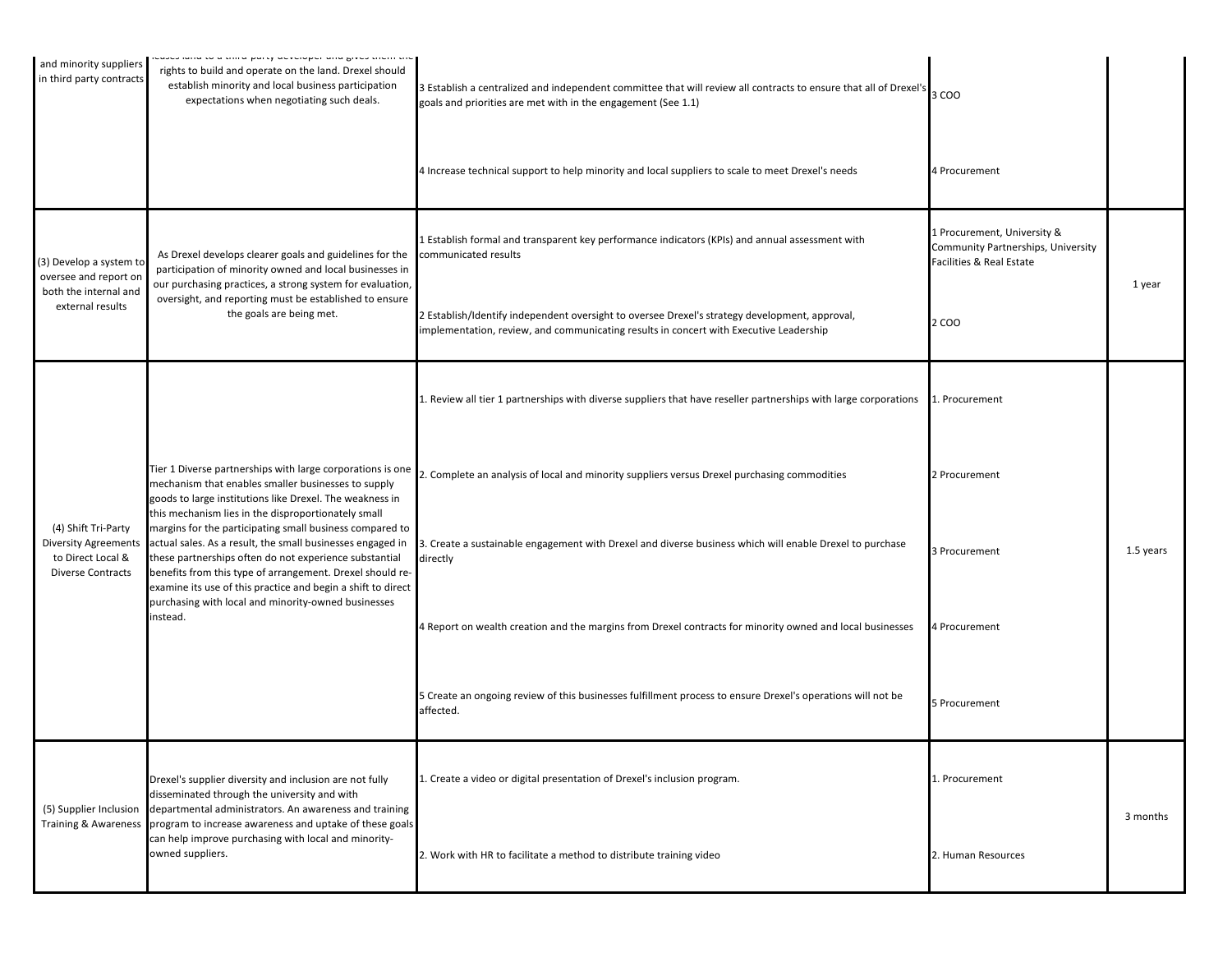| (6) Diversity<br>Partnerships                                | To increase the amount of responses from local diverse<br>suppliers for Drexel business opportunities, it is<br>recommended that Drexel invest in institutional<br>memberships with advocacy organizations that share our<br>anti-racism values and support Black and other<br>entrepreneurs of color achieve business success | 1. Determine advocacy organizations that Drexel will obtain membership                                                                                                                                                                                                                                                                           | 1 Government Relations / University<br>& Community Partnerships |            |
|--------------------------------------------------------------|--------------------------------------------------------------------------------------------------------------------------------------------------------------------------------------------------------------------------------------------------------------------------------------------------------------------------------|--------------------------------------------------------------------------------------------------------------------------------------------------------------------------------------------------------------------------------------------------------------------------------------------------------------------------------------------------|-----------------------------------------------------------------|------------|
|                                                              |                                                                                                                                                                                                                                                                                                                                | . Determine what office with-in Drexel will coordinate the memberships for Drexel and which Drexel team<br>members will be assigned to each organization                                                                                                                                                                                         | 2 Government Relations / University<br>& Community Partnerships | 3 months   |
| (7) Supplier Inclusion<br><b>Technical Support</b>           |                                                                                                                                                                                                                                                                                                                                | 3 Create a board training program and have key Drexel leaders make board commitments where appropriate                                                                                                                                                                                                                                           | 3 Government Relations / University<br>& Community Partnerships |            |
|                                                              |                                                                                                                                                                                                                                                                                                                                | 1. Create job description                                                                                                                                                                                                                                                                                                                        | 1. Procurement                                                  |            |
|                                                              | Build out the team of professionals dedicated towards<br>supplier inclusion can improve Drexel's ability to create<br>more opportunity to local and diverse businesses, expand 2. Allocate funding for position<br>its outreach and foster stronger relationship with Drexel<br>and its local community.                       |                                                                                                                                                                                                                                                                                                                                                  | 2 CFO, Procurement                                              | 1 year     |
|                                                              |                                                                                                                                                                                                                                                                                                                                | 3. Interview, Hire and Implement Role                                                                                                                                                                                                                                                                                                            | 3 COO, Procurement                                              |            |
| (8) Reposition<br>endowment<br>management practices<br>goals | The committee would like to review with our existing<br>fund managers their proprietary scorecards regarding<br>racial diversity, equity, and inclusion in order to<br>to align with AR broad understand the extent of their alignment with anti-racism<br>values.                                                             | 1 Identify current endowment fund managers and learn their internal metrics for racial justice                                                                                                                                                                                                                                                   | 1 CIO                                                           | 1 week     |
|                                                              |                                                                                                                                                                                                                                                                                                                                | 2 Recompete investment fund services and include the following required scoring parameters to better align<br>with ARTF goals in antiracism and sustainability: board diversity, diversity of C-suite, diversity of CEO and CFO<br>race, ethnicity and gender, endorsement and implementation of the Women's Empowerment Principles of the<br>UN | 2 CIO                                                           |            |
|                                                              |                                                                                                                                                                                                                                                                                                                                | 3 Include diverse firms in a capacity in which they could be competitive in Drexel endowment fund manager<br>RFPs going forward                                                                                                                                                                                                                  | 3 CIO                                                           | $6-18$ mos |
|                                                              |                                                                                                                                                                                                                                                                                                                                | 4 Investigate existing ETFs and index funds that share institutional diversity values in the interim and divert up<br>to 5% of current investment into competitive funds                                                                                                                                                                         | 4 CIO                                                           |            |
|                                                              |                                                                                                                                                                                                                                                                                                                                | 1 Create investment criteria and develop an approval committee with participation from faculty from LeBow<br>College of Business for due-diligence, Drexel Trustees, Alumni and other staff with relevant experience                                                                                                                             | CIO, LeBow College of Business                                  | $1-3$ mos. |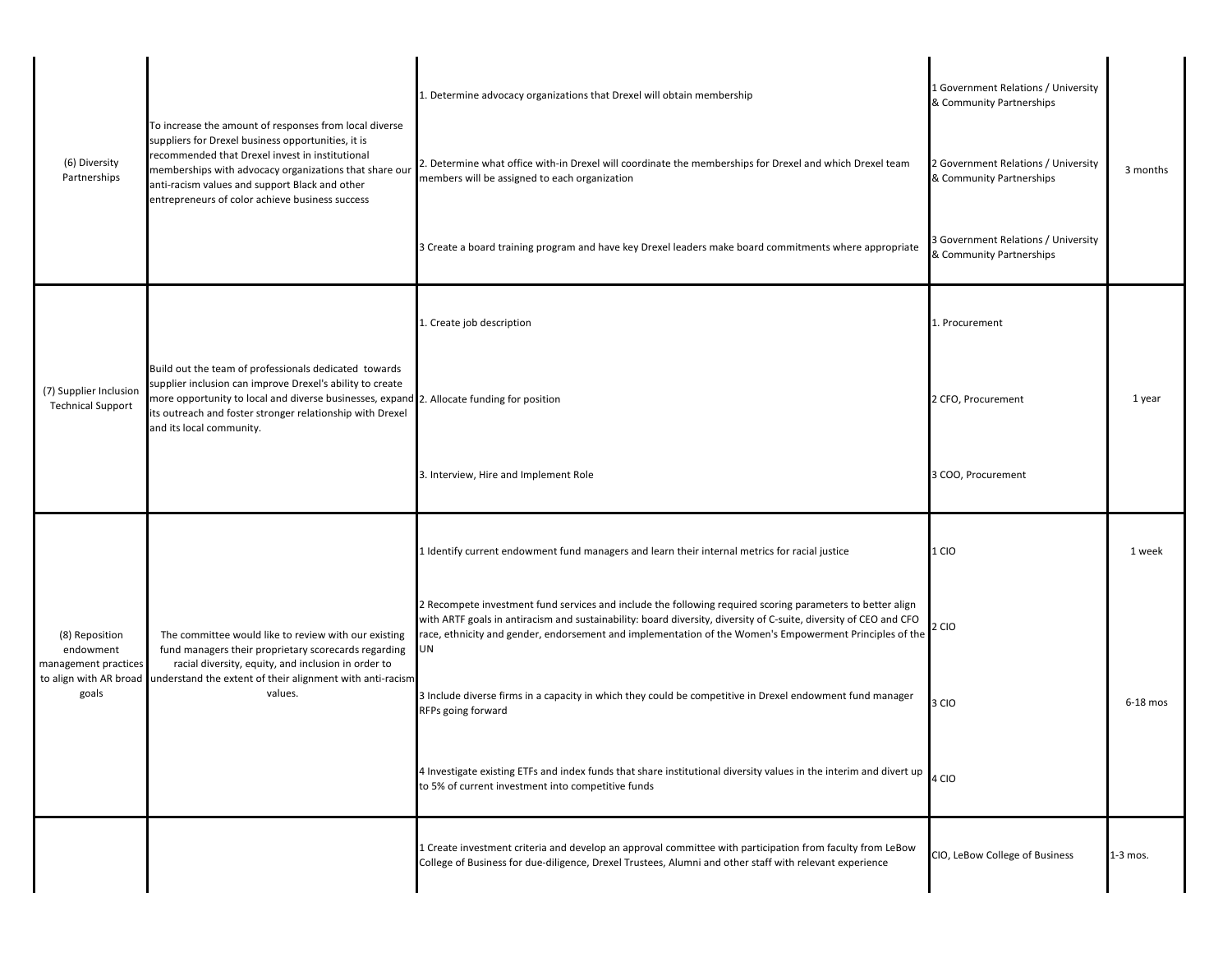| (9) Invest portion of<br>Drexel's Endowment<br>into a fund to make<br>impact investments<br>into small businesses<br>and community<br>initiatives | Drexel should invest \$3-\$5 million in a fund to make<br>mpact investments into small businesses and community<br>initiatives in West Philadelphia.                                                                                                                                                                             | 2 Make initial endowment investment to an African-American led CDFI in West Philadelphia with applicable<br>legal documents executed                                                                                                                                                                                                                                                         | CIO; Office of General Counsel                | $1-3$ mos. |
|---------------------------------------------------------------------------------------------------------------------------------------------------|----------------------------------------------------------------------------------------------------------------------------------------------------------------------------------------------------------------------------------------------------------------------------------------------------------------------------------|----------------------------------------------------------------------------------------------------------------------------------------------------------------------------------------------------------------------------------------------------------------------------------------------------------------------------------------------------------------------------------------------|-----------------------------------------------|------------|
|                                                                                                                                                   |                                                                                                                                                                                                                                                                                                                                  | 3 Fund a local business organization with institutional knowledge of West Philadelphia to provide origination,<br>sourcing, and due-diligence on transactions out of fund management/success fees - that entity would be<br>responsible for providing technical assistance to businesses and connection to University resources to help<br>businesses/projects advance and generate a return | CIO, University and Community<br>Partnerships | 3 weeks    |
|                                                                                                                                                   |                                                                                                                                                                                                                                                                                                                                  | 4 Identify ways to keep the fund sustainable - i.e. a penalty for large University suppliers that do not meet<br>diversity score card goals or minority subcontracting policy                                                                                                                                                                                                                | Procurement                                   |            |
| (10) Connect student<br>spend to local<br>businesses                                                                                              | Drexel student spend on food and snacks as well as goods<br>and services can represent a substantial benefit to West<br>Philadelphia businesses but a number of barriers exist<br>around logistics and awareness. Drexel should launch a<br>strategy to reduce and remove barriers to local business<br>access to student spend. | 1 Identify student spend patterns, needs, and interests through thorough analysis to understand local business<br>opportunities                                                                                                                                                                                                                                                              |                                               | $3-9$ mos  |
|                                                                                                                                                   |                                                                                                                                                                                                                                                                                                                                  | 2 Engage with local busines associations to understand the local business landscape and how they could match<br>student spend needs                                                                                                                                                                                                                                                          |                                               | $1-2$ mos. |
|                                                                                                                                                   |                                                                                                                                                                                                                                                                                                                                  | 3 Create local business directories for student organizations based upon a match of local business capacity and<br>student spend patterns                                                                                                                                                                                                                                                    | 1 EMSS<br>2 Procurement<br>3                  | $3-4$ mos  |
|                                                                                                                                                   |                                                                                                                                                                                                                                                                                                                                  | 4 Create toolkit to help local businesses overcome obstacles for gaining student organization spending                                                                                                                                                                                                                                                                                       | <b>UCP</b>                                    | $4-9$ mos  |
|                                                                                                                                                   |                                                                                                                                                                                                                                                                                                                                  | 5 Remove barriers for student organizations to spend locally for food and beverage products and services                                                                                                                                                                                                                                                                                     |                                               | 6-18 mos   |
|                                                                                                                                                   |                                                                                                                                                                                                                                                                                                                                  | 6 Create minimum student organization spending requirements of at least 15% of each organization's budget<br>must be spent locally                                                                                                                                                                                                                                                           |                                               | 4-9 mos    |
|                                                                                                                                                   | The committee would like to review existing partnerships<br>and kay hucingse ralationshine to ansura the                                                                                                                                                                                                                         | I Develop a scorecard / framework for evaluating how key business partners and University relationships align 1 CFO / Government Relations /<br>with Drexel's anti-racist values                                                                                                                                                                                                             | University & Community Partnerships           |            |